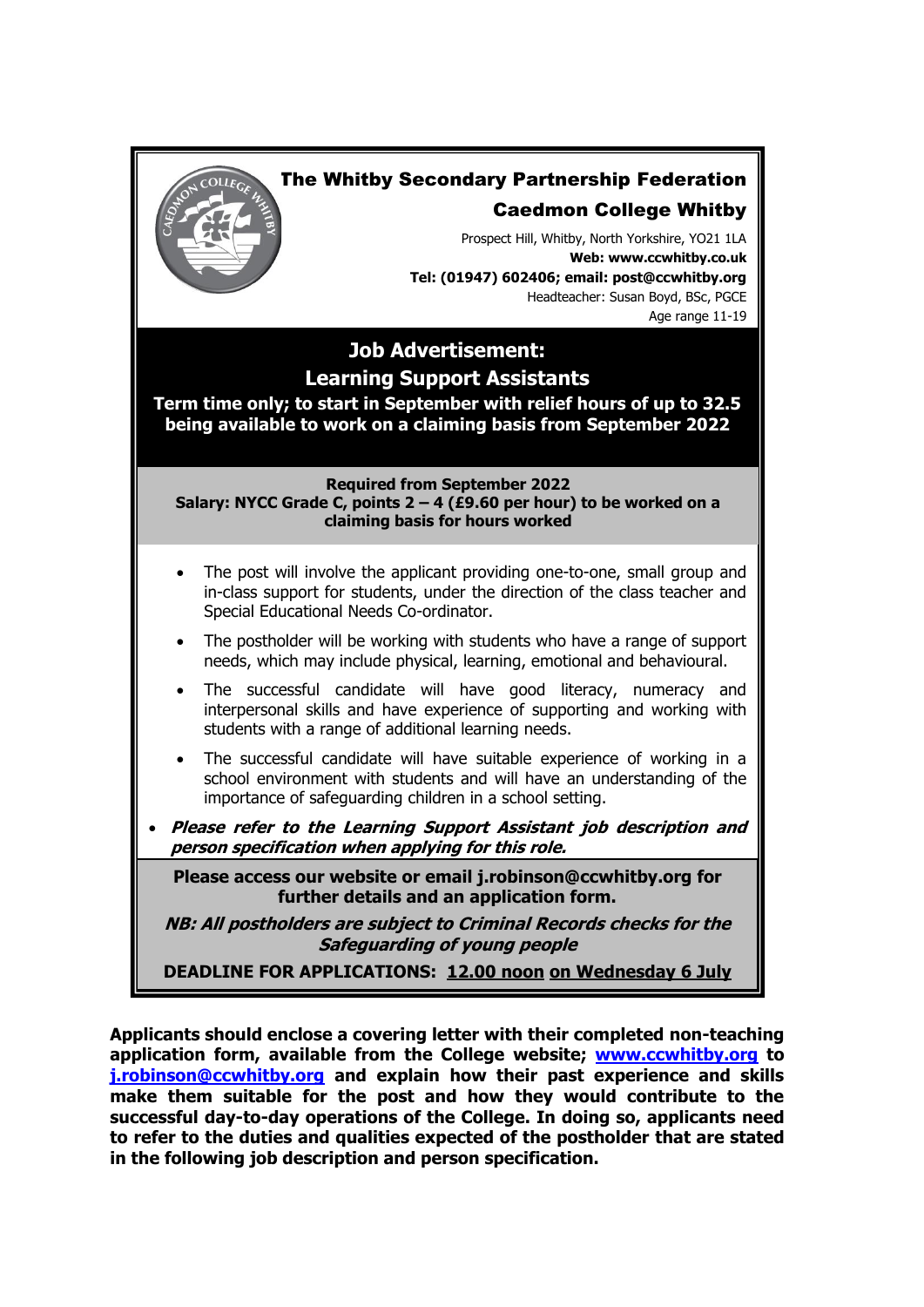## Caedmon College Whitby

## **JOB DESCRIPTION**

| POST:                                         | <b>Learning Support Assistant (GTA)</b>                                                                                                                                                                                                                                                                                                                                                                                                                                                                                                                                                                      |  |  |  |  |  |
|-----------------------------------------------|--------------------------------------------------------------------------------------------------------------------------------------------------------------------------------------------------------------------------------------------------------------------------------------------------------------------------------------------------------------------------------------------------------------------------------------------------------------------------------------------------------------------------------------------------------------------------------------------------------------|--|--|--|--|--|
| <b>GRADE:</b>                                 | NYCC Grade C (points $2-4$ )                                                                                                                                                                                                                                                                                                                                                                                                                                                                                                                                                                                 |  |  |  |  |  |
| <b>RESPONSIBLE TO:</b>                        | The Special Educational Needs Co-ordinator (SENCo),                                                                                                                                                                                                                                                                                                                                                                                                                                                                                                                                                          |  |  |  |  |  |
|                                               | working under the direction of classroom teachers                                                                                                                                                                                                                                                                                                                                                                                                                                                                                                                                                            |  |  |  |  |  |
| <b>STAFF MANAGED:</b>                         | <b>None</b>                                                                                                                                                                                                                                                                                                                                                                                                                                                                                                                                                                                                  |  |  |  |  |  |
| <b>JOB PURPOSE:</b>                           | To work with teachers to support teaching and learning by working<br>with individuals or small groups of students under the direction of<br>teaching staff/the SENCo. To be responsible for some learning<br>activities within the overall teaching plan, to support staff and<br>students. May work in the classroom or appropriate location within<br>the College, with access to support and guidance as required. The<br>postholder may be asked to work across our Federation or in an<br>area of our specialist provision, such as in our Alternative<br>Provision facility, as directed by the SENCo. |  |  |  |  |  |
| <b>ACCOUNTABILITIES/MAIN RESPONSIBILITIES</b> |                                                                                                                                                                                                                                                                                                                                                                                                                                                                                                                                                                                                              |  |  |  |  |  |
| <b>Supporting Learning</b><br>& Development   | Support pre-planned learning/behaviour activities as directed by the<br>$\bullet$<br>teacher                                                                                                                                                                                                                                                                                                                                                                                                                                                                                                                 |  |  |  |  |  |
|                                               | Using agreed, structured observation as directed by the class<br>teacher to feedback on learning, behaviour, participation and<br>achievement, to support the planning and evaluation of the learning<br>process in respect of groups and individual students                                                                                                                                                                                                                                                                                                                                                |  |  |  |  |  |
|                                               | Interact with students in ways that support the development of their<br>$\bullet$<br>ability to think and learn, including the use of careful questioning                                                                                                                                                                                                                                                                                                                                                                                                                                                    |  |  |  |  |  |
|                                               | Assist teachers in the implementation of appropriate behaviour<br>$\bullet$<br>management and teaching and learning strategies                                                                                                                                                                                                                                                                                                                                                                                                                                                                               |  |  |  |  |  |
|                                               | Support students in their social and emotional wellbeing, in<br>implementing related programmes, including social, health and<br>physical needs                                                                                                                                                                                                                                                                                                                                                                                                                                                              |  |  |  |  |  |
|                                               | Assist in escorting and supervising students on educational visits<br>$\bullet$<br>and out of school activities                                                                                                                                                                                                                                                                                                                                                                                                                                                                                              |  |  |  |  |  |
|                                               | Undertake break supervision as required<br>$\bullet$                                                                                                                                                                                                                                                                                                                                                                                                                                                                                                                                                         |  |  |  |  |  |
| <b>Communication</b>                          | Under the general direction of the teacher,<br>participate<br>ın<br>$\bullet$<br>establishing and maintaining effective relationships with students,<br>parents/carers and with other agencies/professionals                                                                                                                                                                                                                                                                                                                                                                                                 |  |  |  |  |  |
|                                               | Communicate effectively with all students, families, carers and other<br>٠<br>agencies/professionals                                                                                                                                                                                                                                                                                                                                                                                                                                                                                                         |  |  |  |  |  |
| <b>Sharing information</b>                    | Share information confidentially about students with teachers and<br>$\bullet$                                                                                                                                                                                                                                                                                                                                                                                                                                                                                                                               |  |  |  |  |  |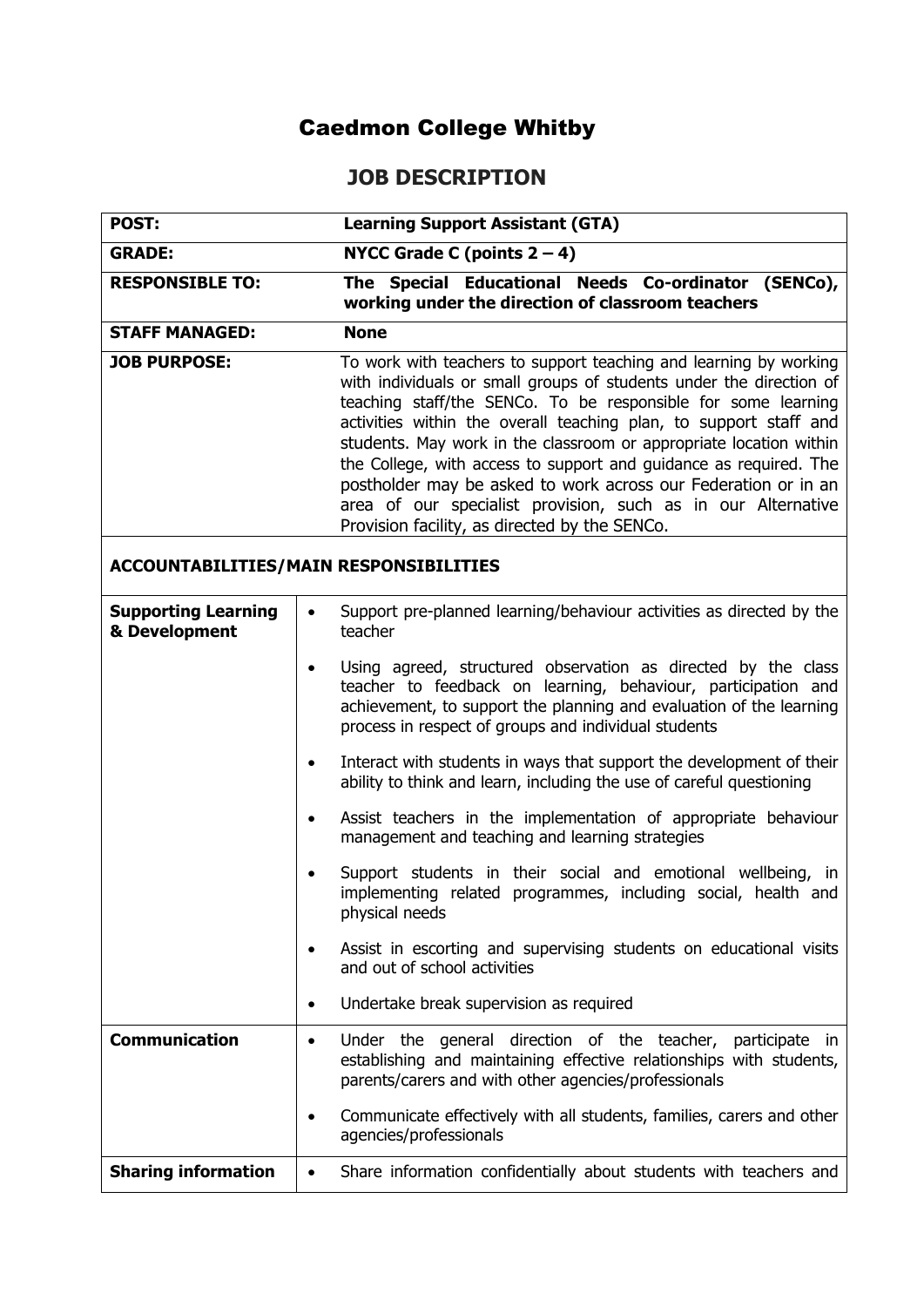|                                                                                        | other professionals, as required                                                                                                                                                                                                                                           |  |  |  |
|----------------------------------------------------------------------------------------|----------------------------------------------------------------------------------------------------------------------------------------------------------------------------------------------------------------------------------------------------------------------------|--|--|--|
|                                                                                        | Pay due regard to professional boundaries, maintaining appropriate<br>levels of confidentiality                                                                                                                                                                            |  |  |  |
|                                                                                        | Participate in staff meetings as required                                                                                                                                                                                                                                  |  |  |  |
| Safeguarding and<br><b>Promoting the</b><br><b>Welfare of</b><br><b>Children/Young</b> | Carry out tasks associated with students' personal hygiene and<br>$\bullet$<br>welfare as necessary, including physical and medical needs, whilst<br>encouraging independence                                                                                              |  |  |  |
| <b>People</b>                                                                          | Be responsible for promoting and safeguarding the welfare of<br>٠<br>students in line with policy and legislation, raising concerns as<br>appropriate                                                                                                                      |  |  |  |
| <b>Administration/Other</b>                                                            | Prepare classroom materials and learning areas, and undertake<br>$\bullet$<br>minor clerical duties, eg, photocopying and displaying students'<br>work                                                                                                                     |  |  |  |
|                                                                                        | Support the use of ICT and adhere to relevant policies                                                                                                                                                                                                                     |  |  |  |
|                                                                                        | Supervise and provide access arrangements for students sitting<br>$\bullet$<br>internal and external examinations and tests, where required,<br>ensuring that examinations comply with the Examination Board<br>Regulations under the direction of the Exams Officer/SENCo |  |  |  |
|                                                                                        | Participate in appraisal, training and other learning activities, as<br>required                                                                                                                                                                                           |  |  |  |
| <b>Health &amp; Safety</b>                                                             | Be aware of and implement your health and safety responsibilities<br>$\bullet$<br>as an employee and where appropriate any additional specialist or<br>managerial health and safety responsibilities as defined in the<br>Health and Safety policy and procedure           |  |  |  |
|                                                                                        | Work with colleagues and others to maintain health, safety and<br>٠<br>welfare within the working environment                                                                                                                                                              |  |  |  |
| <b>Data Protection</b>                                                                 | To comply with the County Council's/College's policies and<br>supporting documentation in relation to information governance -<br>this includes data protection, information security and confidentiality                                                                  |  |  |  |
| <b>Equalities</b>                                                                      | Promote inclusion and acceptance of all students<br>$\bullet$                                                                                                                                                                                                              |  |  |  |
|                                                                                        | Within own area of responsibility work in accordance with the aims<br>$\bullet$<br>of the Equality policy, treating people with respect for their diversity,<br>culture and values                                                                                         |  |  |  |
| <b>Customer Service</b>                                                                | The County Council requires a commitment to equity of access and<br>$\bullet$<br>outcomes, this will include due regard to equality, diversity, dignity,<br>respect and human rights and working with others to keep<br>vulnerable people safe from abuse and mistreatment |  |  |  |
|                                                                                        | The County Council requires that staff offer the best level of service<br>to their customers and behave in a way that gives them confidence.<br>Customers will be treated as individuals, with respect for their<br>diversity, culture and values                          |  |  |  |